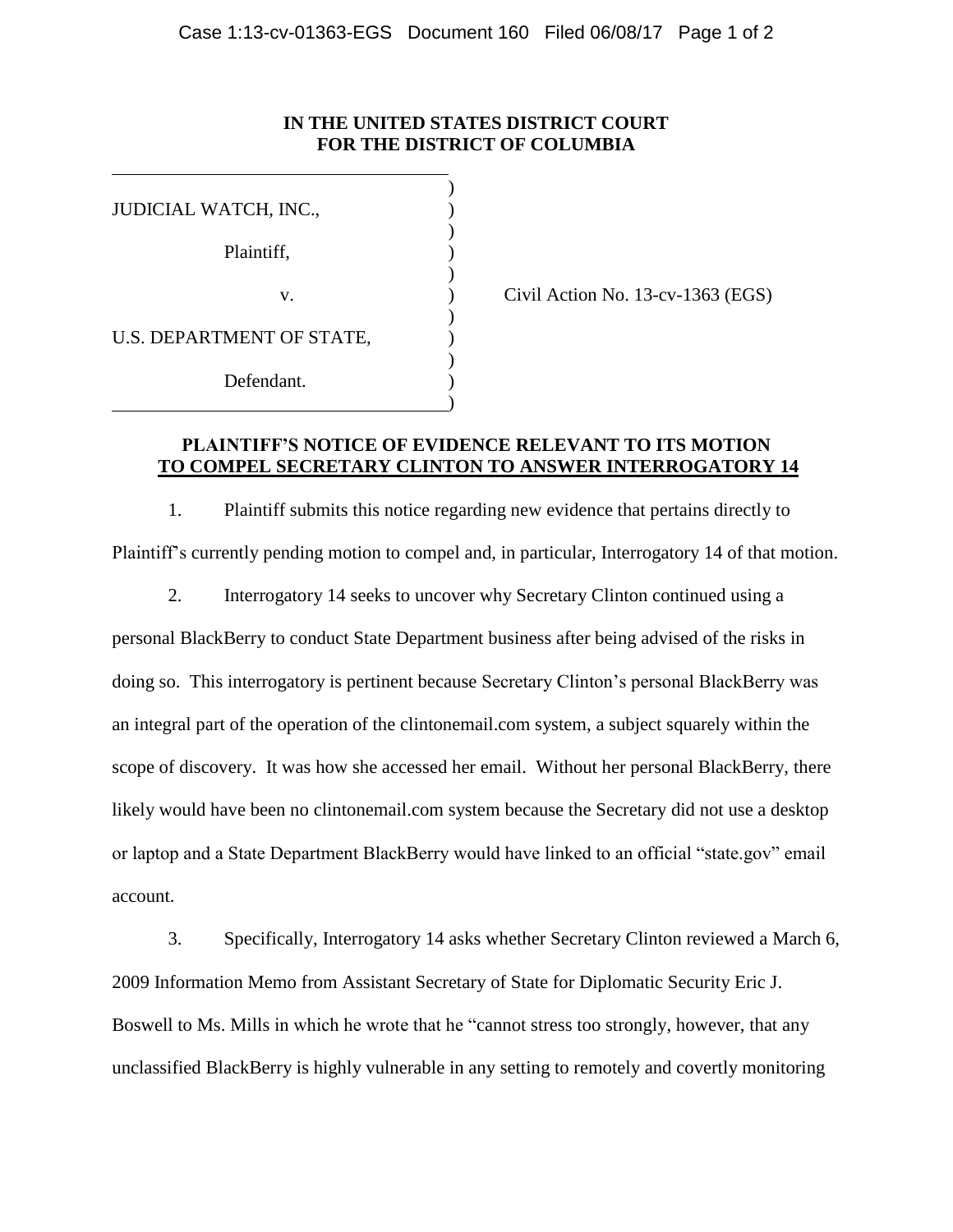### Case 1:13-cv-01363-EGS Document 160 Filed 06/08/17 Page 2 of 2

conversations, retrieving email, and exploiting calendars," and, if Secretary Clinton did review the memo, why did she continue using an unclassified BlackBerry to access her clintonemail.com email account to conduct official State Department business?

4. Plaintiff recently received evidence that demonstrates that Secretary Clinton reviewed the Information Memo or, at a minimum, was informed about the substance of it.

5. On March 8, 2009, just two days after the Information Memo was sent to Ms. Mills, Secretary Clinton wrote in an email, "Against the advice of the security hawks, I still do carry my berry." *See* Exhibit A.

6. The fact that Secretary Clinton continued to use a personal BlackBerry to conduct State Department business after being advised of the risks of doing so – now more than ever before – raises the obvious question: "Why?"

Dated: June 8, 2017 Respectfully submitted,

/s/ Michael Bekesha Michael Bekesha D.C. Bar No. 995749 JUDICIAL WATCH, INC. 425 Third Street S.W., Suite 800 Washington, DC 20024 (202) 646-5172

*Counsel for Plaintiff Judicial Watch, Inc.*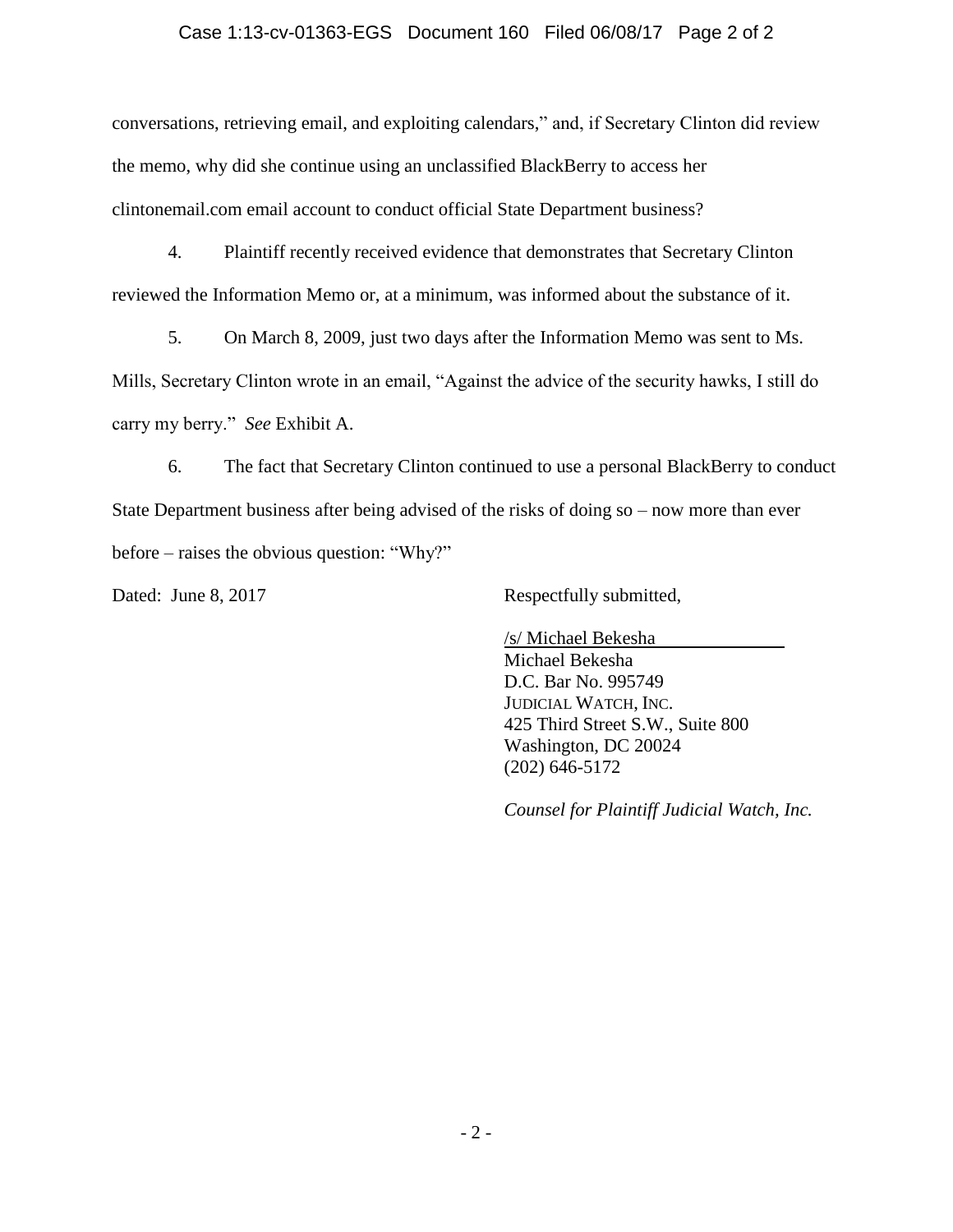$\bar{a}$ 

# Exhibit A